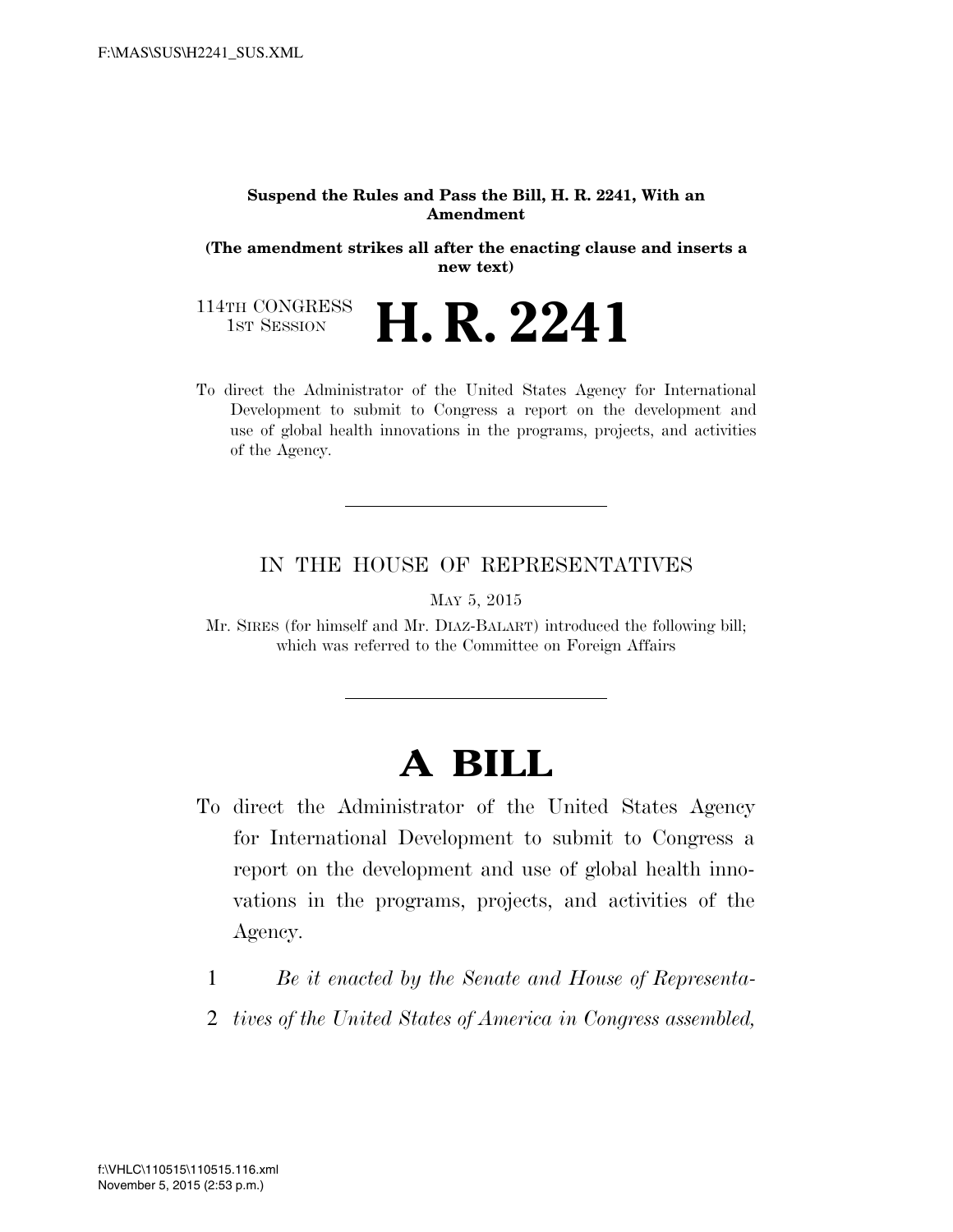### **SECTION 1. SHORT TITLE.**

 This Act may be cited as the ''Global Health Innova-tion Act of 2015''.

### **SEC. 2. ANNUAL REPORT.**

 (a) IN GENERAL.—Not later than 180 days after the date of the enactment of this Act, and annually thereafter for a period of 4 years, the Administrator of the United States Agency for International Development shall submit to Congress a report on the development and use of global health innovations in the programs, projects, and activities of the Agency.

 (b) MATTERS TO BE INCLUDED.—The report re-quired by subsection (a) shall include the following:

14 (1) A description of

 (A) the extent to which global health inno- vations described in subsection (a) include drugs, diagnostics, devices, vaccines, electronic and mobile health technologies, and related be-havior change and service delivery innovations;

 (B) how innovation has advanced the Agency's commitments to achieving an HIV/ AIDS-free generation, ending preventable child and maternal deaths, and protecting commu- nities from infectious diseases, as well as furthered by the Global Health Strategic Framework;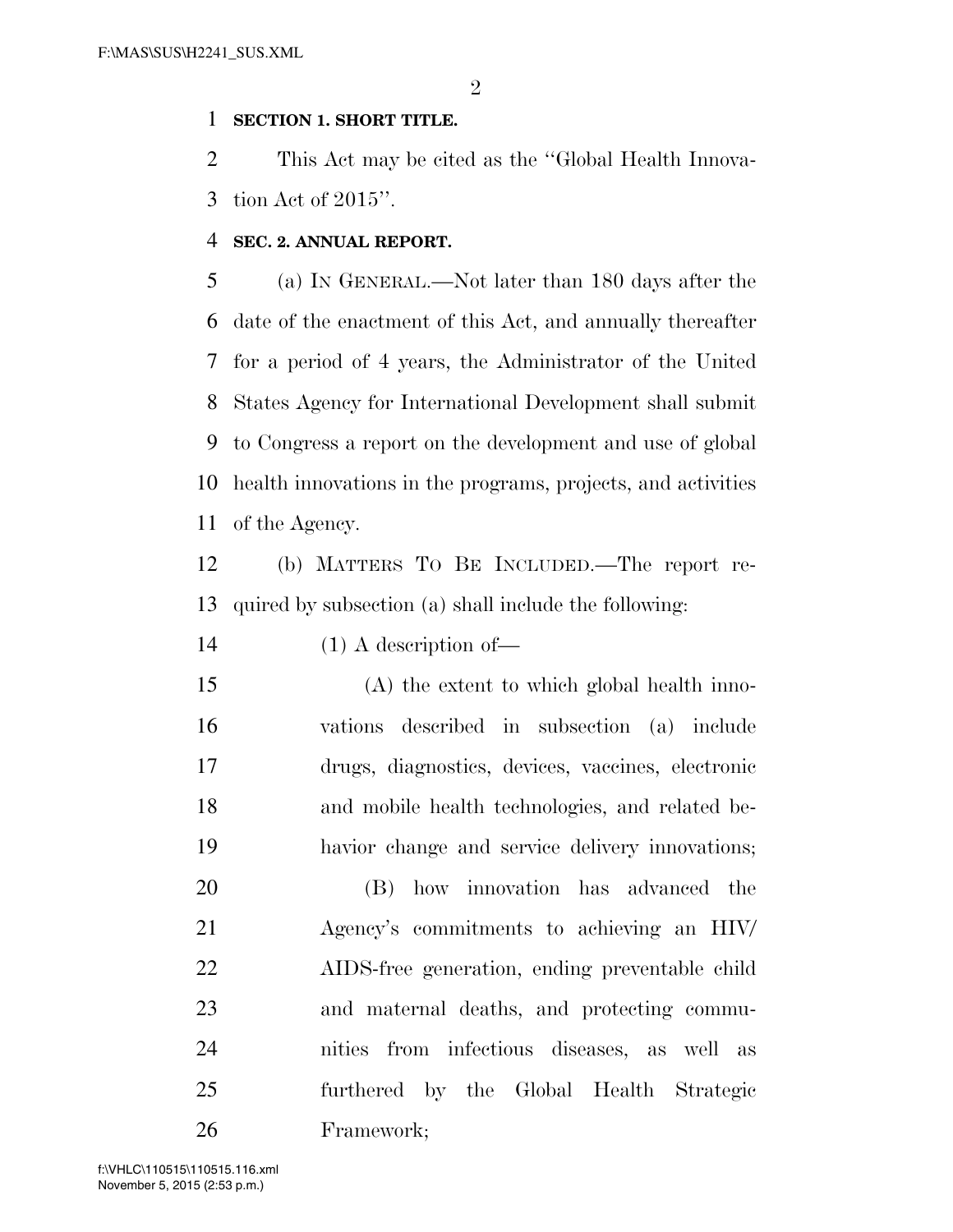| $\mathbf{1}$   | (C) how goals are set for health product              |
|----------------|-------------------------------------------------------|
| $\overline{2}$ | development in relation to the Agency's health-       |
| 3              | related goals and how progress and impact are         |
| $\overline{4}$ | measured towards those goals;                         |
| 5              | (D) how the Agency's investments in inno-             |
| 6              | vation relate to its stated goals; and                |
| 7              | (E) progress made towards health product              |
| 8              | development goals.                                    |
| 9              | (2) How the Agency both, independently and            |
| 10             | with partners, donors, and public-private partner-    |
| 11             | ships, is—                                            |
| 12             | (A) leveraging United States investments              |
| 13             | to achieve greater impact in health innovation;       |
| 14             | (B) engaging in activities to develop, ad-            |
| 15             | vance, and introduce affordable, available, and       |
| 16             | appropriate global health products; and               |
| 17             | (C) scaling up appropriate health innova-             |
| 18             | tions in the development pipeline.                    |
| 19             | (3) A description of collaboration and coordina-      |
| 20             | tion with other Federal departments and agencies,     |
| 21             | including the Centers for Disease Control and Pre-    |
| 22             | vention, in support of global health product develop- |
| 23             | ment, including a description of how the Agency is    |
| 24             | working to ensure critical gaps in product develop-   |
| 25             | ment for global health are being filled.              |